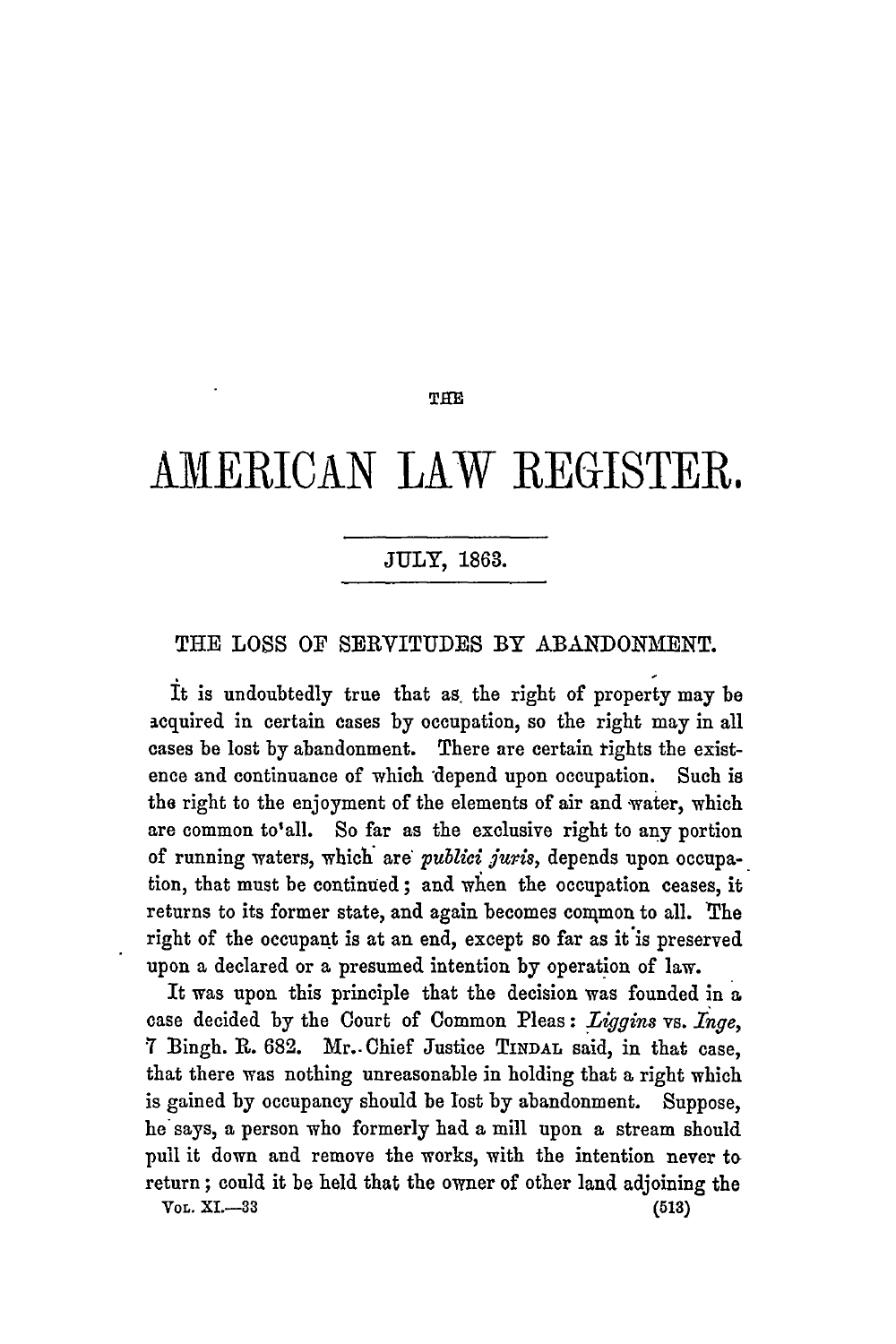514 **LOSS OF SERVITUDES BY ABANDONMENT.**

stream might not erect a mill and employ the water so relinquished, or that he could be compellable to pull down his mill, if the former millowner should afterwards change his determination and wish to rebuild his own ? The learned Judge considered the question of abandonment as one of fact for the jury, and was of opinion that an open and express declaration of the intention of abandonment would be sufficient protection to a new occupant, who had erected a mill in reliance upon the extinction of the former right. The right supposed to be relinquished is not acquired by grant or prescription from the other proprietors of the stream, and when it is shown that it is absolutely abandoned in any mode, the occupation which is necessary to the maintenance of the right ceases; then, there is nothing to prevent a new and distinct right from being acquired by occupation.

In *Lawrence* vs. *Obee,* **3** Campb. 514, and in *Thomas* vs. *Hill,* **31** Maine 152, a prescriptive right was gained by an adverse party after the supposed abandonment. And when, as in *Drewett* vs. *Sheard, 7* Car. & P. 465, a party had acquired a right to use a larger wheel and a greater flow of water, and afterwards discontinued the larger wheel, and resumed the smaller wheel to which he was before entitled, he was held to have abandoned the right to the use of the larger wheel. This case may perhaps be justified on the ground that an adverse right was acquired by occupancy.

**And** if, in a case where the abandonment may not be shown to have been made with the intention to relinquish the right, the former owner, after notice, permits a new occupant to proceed in expensive works, in reliance upon the fact of abandonment, certainly he would have no claim to favor, from a court either of law or equity.

In the case of *Stokoe* vs. *Singers,* 8 Ellis & BI. **31,** the doctrine was asserted that a party entitled to the easement of lights, who, after having disused his right for a length **"of** time, has given occasion to a neighboring proprietor to make expensive improvements, with a view to such supposed abandonment, was precluded from resuming the exercise of his easement. Lord **CAMPBELL** said that the case of *Regina* vs. *Chorley,* **12 Q.** B. **515** (post, p. 518),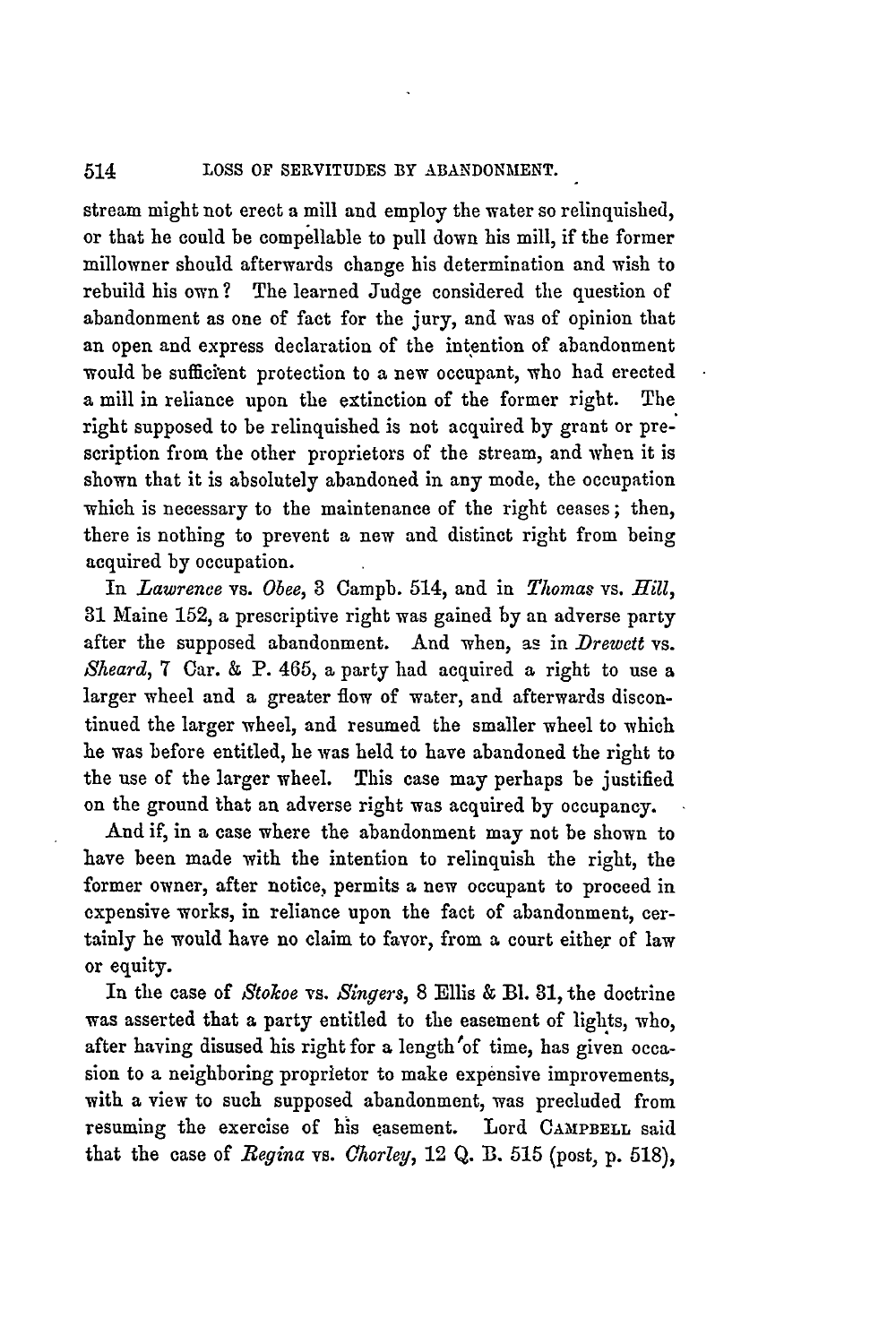was an authority that "an abandonment is effectual, if communicated and acted upon. It goes no further."

In *Ururn* vs. *Fox,* 16 Barb. 184, where one had a right of way to a house across another's land, and after twelve years enclosed the way and cultivated it, the way was held to be abandoned ; but as no equitable right had sprung up, and no adverse right exercised, there would seem to have been no abandonment.

The doctrine that a right which is acquired **by** occupation may be lost by abandonment, was applied, in another case, to the servitude of lights, upon a principle much less satisfactory. It was held in the King's Bench *(Moore vs. Rawson*, 3 B. & C. 332), that a right to lights might be lost by a disuser for a time less than twenty years, under circumstances which showed the intent of abandonment, as where a party had the enjoyment of light and air by means of certain windows in the wall of his house, and upon the site of the wall he built a blank wall without any windows. Things continued in this state for seventeen years. The defendant, in the mean time, erected a building opposite the plaintiff's blank wall, and then the plaintiff opened a window in that, which had continued for so long a period a blank wall without windows, and thereafter brought his action for the darkening of his windows **by** the buildings which the defendant had so erected. The Court were of opinion if a person entitled to ancient lights builds a blank wall in their place, and suffers it to remain for a considerable period of time, that an abandonment of the right is to be presumed, and that if a temporary disuse alone was intended, **he** was bound to show that the abandonment wai not perpetual; and the Court relied much, as a reason for this rule, upon the consideration that the building of the blank wall might have induced another person to become the purchaser of the adjoining ground for building, and that it would be unjust to prevent him from carrying that purpose into effect. It must be confessed that this is a very unsatisfactory reason for the general doctrine, however proper it might be that it should influence the decision of a court of equity in the case of a purchase of land for the purpose of building, without notice of an existing servitude. One of the Judges, Mr. Jus-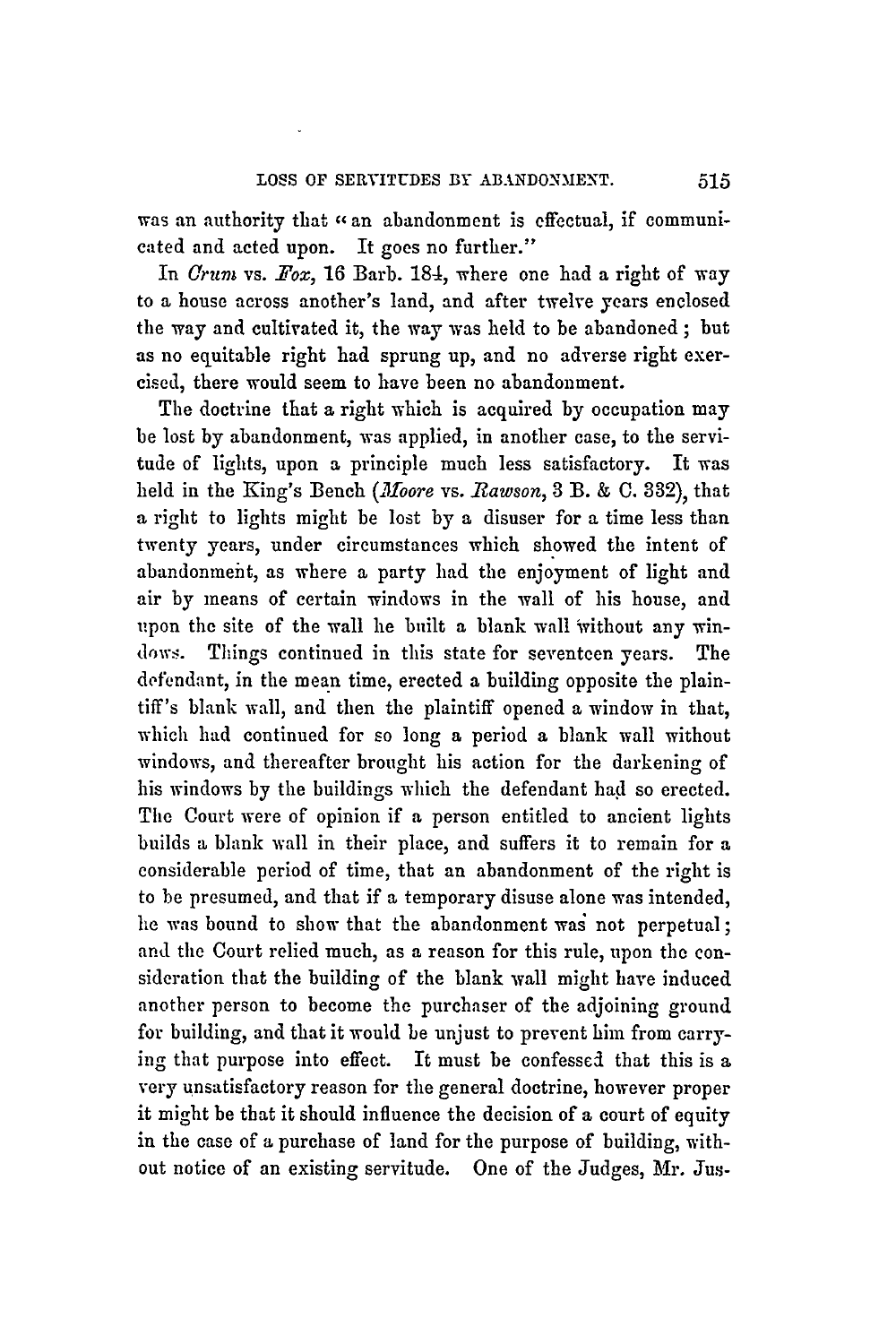tice LITTLEDALE, was of opinion that if a party who had acquired a right to ancient lights by grant, ceases for a long period of time to make use of the privilege so granted to him, it may then be presumed that he has released the right. In answer to the argu ment, that, as he could only acquire the right by twenty years' enjoyment, it ought not to be lost without disuse for the same period ; and that, as enjoyment for such a length of time is necessary to found a presumption of a grant, there must be a similar non-user to raise a presumption of a release ; he said that reasoning might apply, perhaps, to a right of common or of way, but that there was a material distinction between the mode of acquiring such rights and a right to light and air; that the latter was acquired by mere occupancy, the former only by user accompanied **by** the consent of the owner of the land. This, which is the principal ground for the decision, is extremely unsatisfactory; for though there is a material difference between the circumstances under which a right to unobstructed lights and a right of way or of common is acquired, they are each founded on a grant express or presumed. The right to unobstructed lights is not in any sense acquired by occupancy, but, when not arising from an express covenant, depends altogether upon the presumption of a grant resulting from length of time. It is wrong to say that even the right of the owner to place lights in his wall is gained by occupancy, like the use of water in certain cases **:** it is a right incident to property, which an owner may exercise or not, at his pleasure. The right to prevent the owner of adjoining land from enjoying fully his proprietary right of building to any height on his own land is different, and it is this which is acquired by a covenant or grant express or presumed. The negative servitude which has once vested on the presumption resulting from long user is of the same character as if created by express grant. It is not at all like a right in running water, which depends upon a continued occupancy. It can only be released **by** a deed *inter partes,* or **by** matter *in pais,* such as shows the intent to abandon the right. No disposition of property which causes a cesser of the use of a right which is incident to it, can produce that effect, unless the intention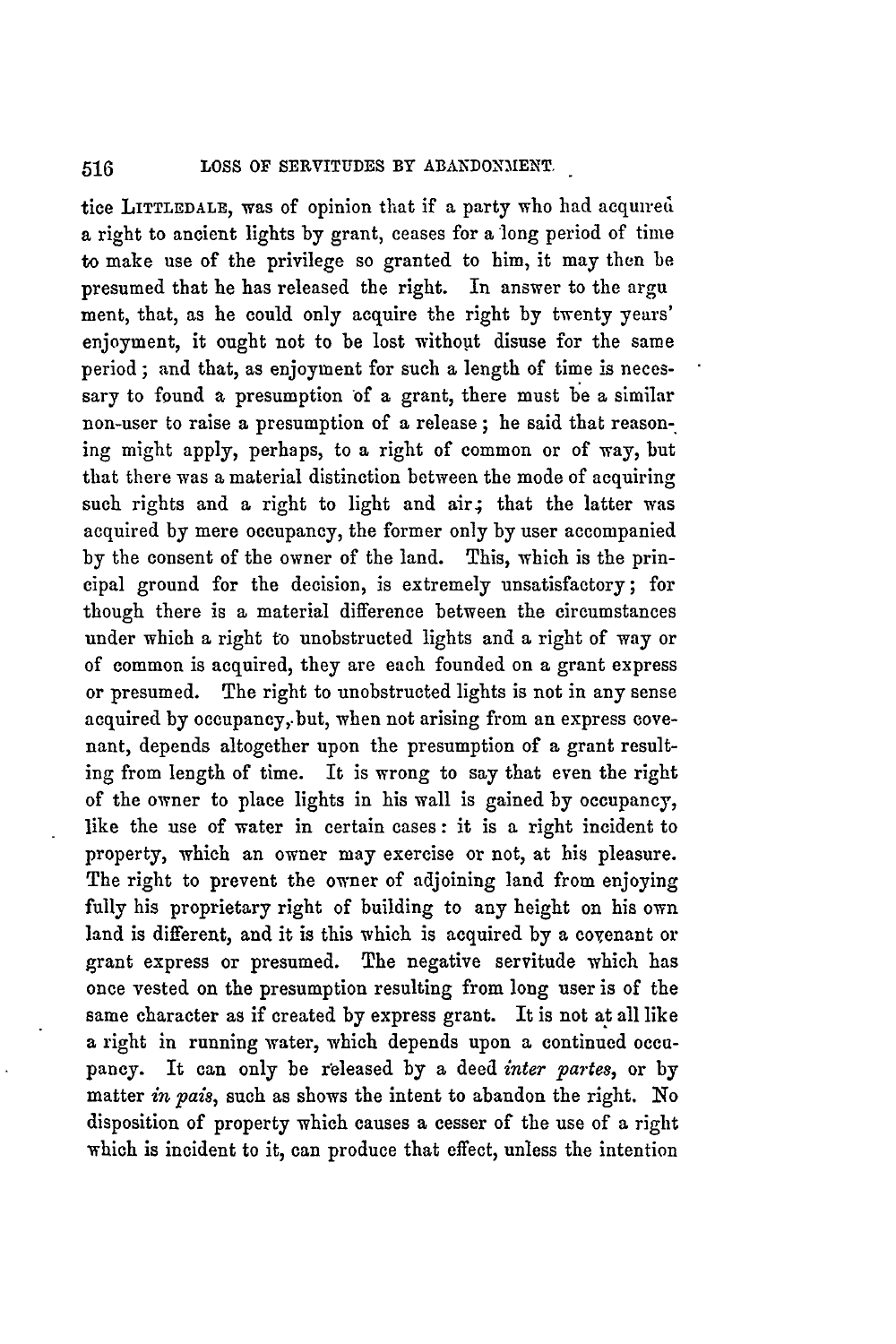to abandon the right is shown. It would seem that on principle the servitude in question was an absolute right of prcperty, which could no more be lost by disuser than any other proprietary right, unless continued so long as to raise the presumption of a grant or release. It is even a question under the civil law, whether the right can be lost by mere length of time, without some act on the part of the owner of the servient tenement contrary to the servitude itself. The effect of the decision in this case would seem to be (so far, at least, as it regards the law of England) to establish, in respect to the servitude of ancient lights, the anomalous rule that it may be lost by non-user; for any "considerable time," in the words of **ABBOTT, C. J.,** and that in order to prevent this result, it would be necessary for the owner of the lights to show that he intended to resume the enjoyment of them within a "reasonable time." What such considerable time on the one hand, or reasonable time on the other, shall be, does not appear; nor.by what evidence it shall be shown that the party intends to resume the enjoyment; whether possession must be maintained by vestiges, as in certain cases under the French law, or whether it will be sufficient if the owner of the dominant tenement declares his intention not to abandon the right, but to resume its exercise at some future time.

In the case of *Lowell* vs. *Smith,* 3 **0.** B. **N.** S. 120, the plaintiff, having a right of way by prescription more than thirty years before the action, agreed with the owner and occupier of the servient tenement, that the use of a portion of that way should be discontinued, and a new one equally convenient to him should be sub stituted for it. The agreement for a substitution failed by reason of the infincy and coverture of a party whose consent was necessary thereto. The plaintiff therefore fell back upon his original right. The Court were of opinion that there was nothing from which an abandonment could be inferred, except the exercise of the right over the new way, and that was clearly not sufficient. WILLES, J., said: "I do not think that this Court means to lay chown that there can be an abandonment of a prescriptive easement hke this without a deed or cyidence from which a jury can presume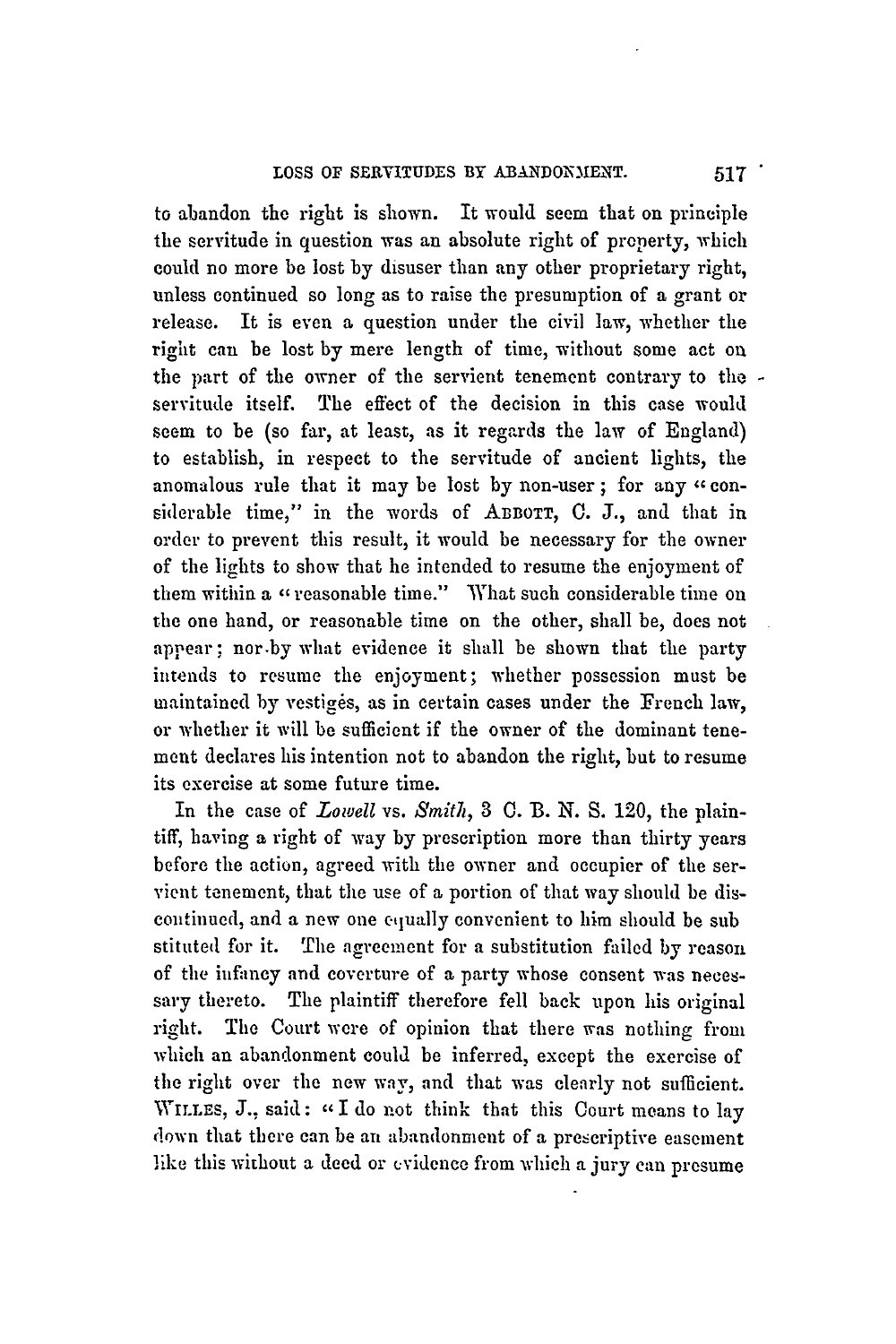a release of it: but the facts show no intention to abandon legally or popularly." There was clearly no abandonment, but rather an unexecuted agreement for a substitution.

The question, what acts constitute the abandonment of a servitude, is one of fact for the triers. Every species of incorporeal right may be abandoned, but a mere disuser can have that effect only where the right depends upon occupation. The right of way may be abandoned when it is shown that the intention to abandon the way accompanies the disuser. In a case where a party entitled to a private right **of** way had permitted the public to use the way in a manner inconsistent with the private right *(The Queen* vs. *Chorley,* 12 **Q.** B. Rep. **515),** the Court held that as an express release of the easement would destroy it at any moment, so the cesser of use, coupled with any act clearly indicative **of** an intention to abandon the right, would have the same effect, without any reference to time; that the period of time was only material as one element from which the party's intention to retain or abandon his easement might be inferred against him; and that what period might be sufficient in any particular case must depend on all the accompanying circumstances. There are certain cases where it may be uncertain whether a party who makes such a disposition of his property as renders an easement unnecessary or useless to him, intends absolutely to abandon the right or to relinquish the privilege during its temporary disuse. It would seem that ordinarily when the works which prevent the beneficial enjoyment of an easement are removed, the possession would be restored, the right not being abandoned, but the possession suspended by such works. In the case mentioned by writers on the Civil Law,' where the owner of a house has secured his light from being obstructed, by a covenant from a neighboring proprietor not to raise his house to a greater height, the former, by the erection of a building between the two houses, renders the negative servitude *altius non tollendi* ineffectual against his neighbor, and his remedy is gone; but if the intermediate house is destroyed by fire or taken down, the servitude revives, and a right

**<sup>&#</sup>x27;Domat, Tome 1, Tit. 12, Sect. 6, Art. 4. La Laure, Tr. des Servitut, L. 1, Ch. 8**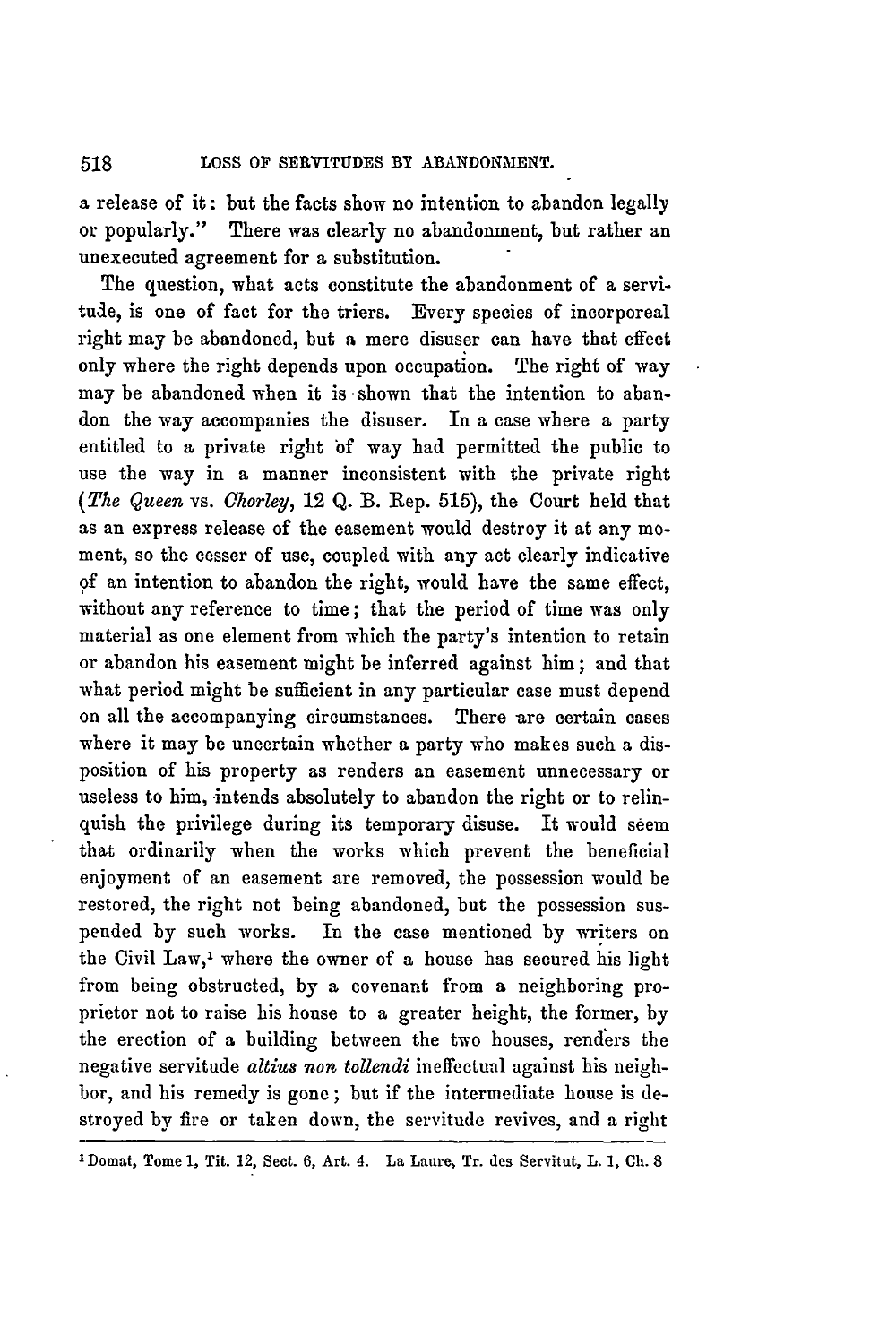of action will exist for the breach of the covenant. In such a case there exists, as a necessary effect, a suspension of the servitude, but not an abandonment. Something more is necessary to show the intention of abandonment.

The doctrine stated in the Commentaries of Mr. Chancellor Kent, Vol. **3,** page 449, is not inconsistent with this principle. If the act, it is said, which prevents the servitude, be incompatible with the nature or exercise of it, and be **by** the- party to whom the servitude is due, it is sufficient to extinguish it, and if it be extinguished for a moment it is gone for ever. In the case above supposed, the act of the party to whom the servitude is due is not incompatible with the right. It merely suspends the cause of action during the existence of the intermediate building. The case cited **by** the author of the Commentaries-as authority for the doctrine, is very questionable: *Taylor* vs. *Hampton,* 4 McCord Rep. **96.** The defendant Hampton **had** purchased of Pinckney, in **1807,** one hundred and fifteen acres of land, with a mill-pond, dam, and mill in full operation, which continued till 1814. The pond flowed the land of the plaintiff, and the defendant **had** a right to this flow as a servitude **by** prescription. In 1814, a new mill was erected **by** the defendant, above the place where the old mill stood, upon which the water of the old mill flowed; and therefore the lower dam was cut, the water let **off,** and its use as a mill abandoned **by** its owner. This dam was, however, immediately repaired, and the water raised occasionally for the purpose of flowing rice; but in general the plaintiff's land was relieved from the former flow, from 1814 to **1823,** when the upper mill was burnt, and the old mill was rebuilt in the former place, the water being again permanently raised, and the flow resumed over the plaintiff's land. An action was brought for that injury, and the verdict **being** for the plaintiff, on a motion for a new trial, **NOTT, J.,** delivered the opinion of the Court. The question presented was, whether the erection of the upper mill, the existence and enjoyment of that being incompatible with the use of the other mill by means of this pond, did not extinguish the right of flow formerly enjoyed **by** the defendant. The Court came to the con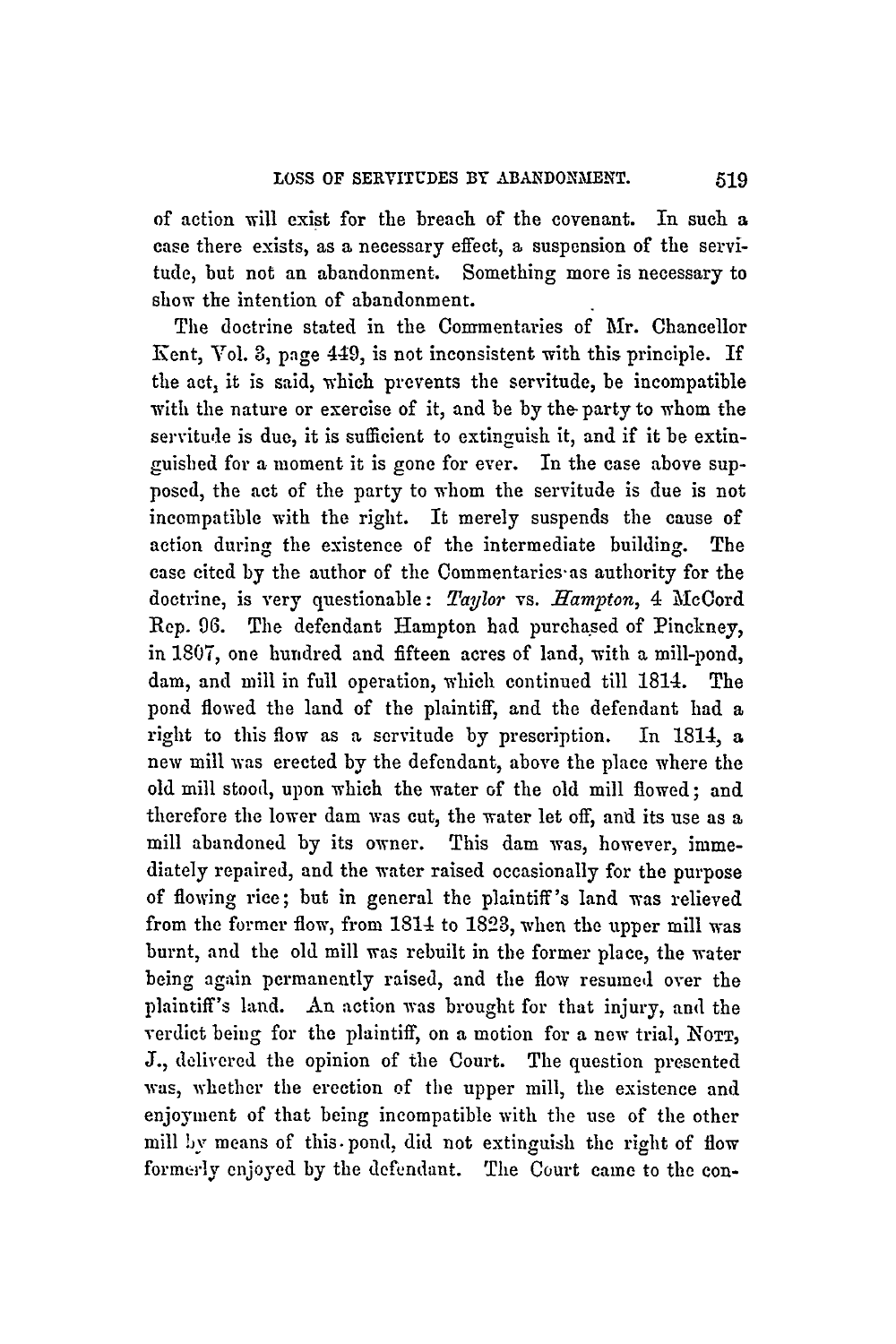elusion that an extinguishment of the servitude was effected by this act. The ground upon which the Court proceeded was, that the erection of the upper mill operated as an extinguishment of the right, because, during its existence, it was incompatible with the exercise of the servitude in question. But the statement of the case shows that the exercise of the right only was suspended, and that its disuse was only temporary. So far as the intention was to be inferred from the buildings which were incompatible with the right, the intention to suspend the exercise of the servitude only was shown. Some further evidence was required to prove the abandonment. The Code of Louisiana, Art. 246, which declares the principle of the civil law on the subject, and which was relied upon in this case, as in conformity with the rule of the common law, says " that servitudes are extinguished when things are in such a situation that they can no longer be used, and when they remain perpetually in that situation. But if things are re-established in such a manner that they may be used, the servitude will only be suspended." By a temporary disuser the possession is suspended, but the right is not abandoned; and the suspension is made to depend upon the continuance of the state of things which is inconsistent with its exercise. It may depend upon the intention of the party whether an abandonment is effected by a disuser, but the intention must be shown as a fact by other circumstances than such as are for a time only incompatible with the exercise of the righi. In this very case, the result showed that the use merely was suspended. If the owner of the dominant tenement had declared that on the erection of the new mill he abandoned the servitude, that might have extinguished the right, so that when the mill was afterwards burnt, the proprietor would have been precluded from his right to flow the land; but there was no such communication between the parties, nothing which could operate as a release, and the natural effect of the new disposition of the property was merely to suspend possession.

A case was stated by the Court from Jacobs L. D. 448, tit. *Extinguishment,* Vol. 1: A. has a stream of water which runs through a leaden pipe; if B. purchases the land and destroys the